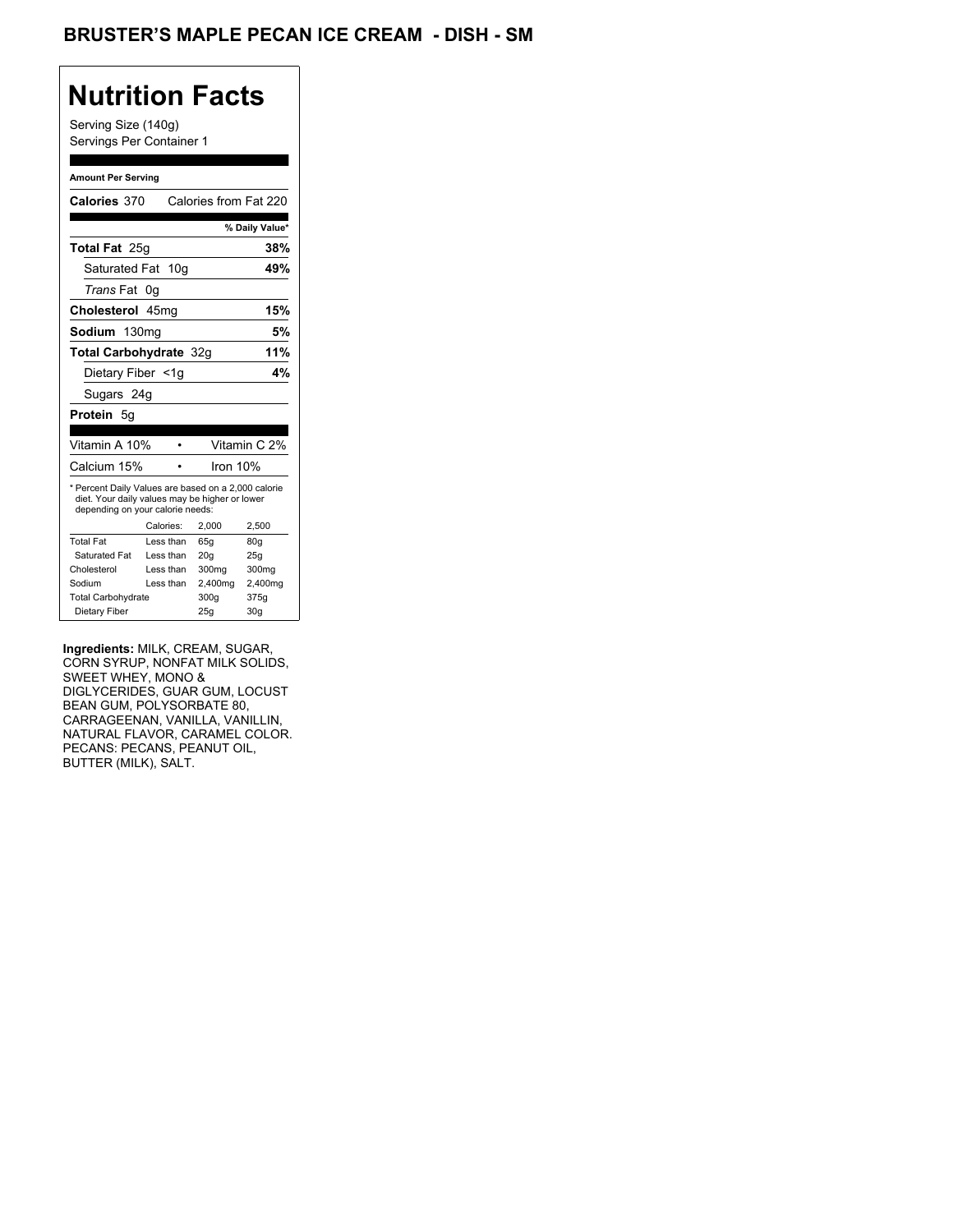### BRUSTER'S MAPLE PECAN ICE CREAM - DISH - REG

# Nutrition Facts

Serving Size (210g) Servings Per Container 1

#### Amount Per Serving

| Calories 550                                                                                                                              |           | Calories from Fat 330 |                 |
|-------------------------------------------------------------------------------------------------------------------------------------------|-----------|-----------------------|-----------------|
|                                                                                                                                           |           |                       | % Daily Value*  |
| Total Fat 37g                                                                                                                             |           |                       | 57%             |
| Saturated Fat 15g                                                                                                                         |           |                       | 73%             |
| <b>Trans Fat</b>                                                                                                                          | 0g        |                       |                 |
| Cholesterol 65mg                                                                                                                          |           |                       | 22%             |
| Sodium 200mg                                                                                                                              |           |                       | 8%              |
| Total Carbohydrate 48g                                                                                                                    |           |                       | 16%             |
| Dietary Fiber 1g                                                                                                                          |           |                       | 6%              |
| Sugars 36g                                                                                                                                |           |                       |                 |
| Protein 7g                                                                                                                                |           |                       |                 |
| Vitamin A 15%                                                                                                                             |           |                       | Vitamin C 4%    |
|                                                                                                                                           |           |                       |                 |
| Calcium 20%                                                                                                                               |           | Iron 15%              |                 |
| * Percent Daily Values are based on a 2,000 calorie<br>diet. Your daily values may be higher or lower<br>depending on your calorie needs: |           |                       |                 |
|                                                                                                                                           | Calories: | 2.000                 | 2,500           |
| <b>Total Fat</b>                                                                                                                          | Less than | 65q                   | 80q             |
| Saturated Fat                                                                                                                             | Less than | 20 <sub>g</sub>       | 25g             |
| Cholesterol                                                                                                                               | Less than | 300mg                 | 300mg           |
| Sodium                                                                                                                                    | Less than | 2,400mg               | 2,400mg         |
| <b>Total Carbohydrate</b>                                                                                                                 |           | 300q                  | 375g            |
| Dietary Fiber                                                                                                                             |           | 25q                   | 30 <sub>q</sub> |

Ingredients: MILK, CREAM, SUGAR, CORN SYRUP, NONFAT MILK SOLIDS, SWEET WHEY, MONO & DIGLYCERIDES, GUAR GUM, LOCUST BEAN GUM, POLYSORBATE 80, CARRAGEENAN, VANILLA, VANILLIN, NATURAL FLAVOR, CARAMEL COLOR. PECANS: PECANS, PEANUT OIL, BUTTER (MILK), SALT.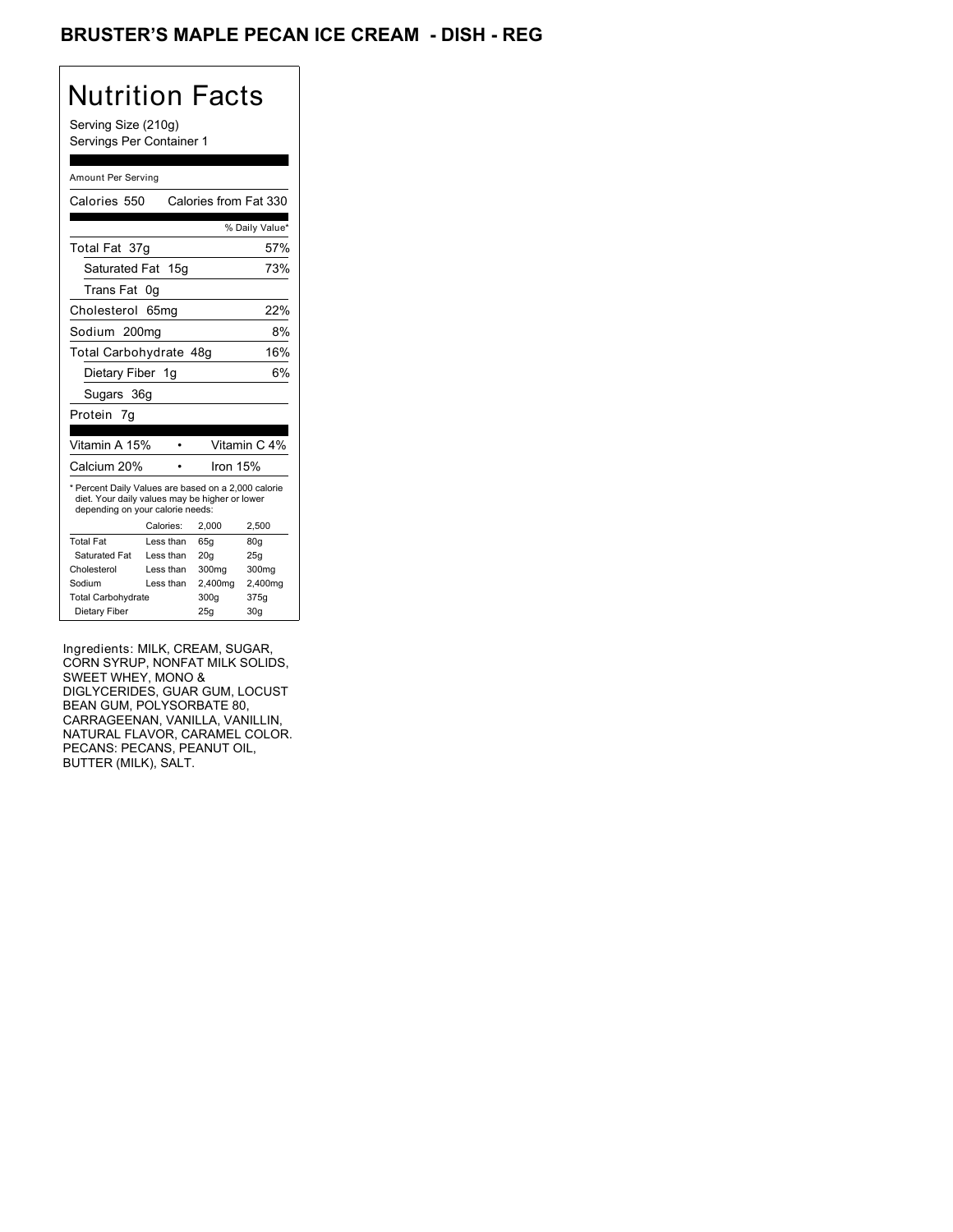### BRUSTER'S MAPLE PECAN ICE CREAM - DISH - LG

# Nutrition Facts

Serving Size (280g) Servings Per Container 1

#### Amount Per Serving

| Calories 740                                                                                                                              |           | Calories from Fat 440 |                 |
|-------------------------------------------------------------------------------------------------------------------------------------------|-----------|-----------------------|-----------------|
|                                                                                                                                           |           |                       | % Daily Value*  |
| Total Fat 49q                                                                                                                             |           |                       | 76%             |
| Saturated Fat 20g                                                                                                                         |           |                       | 98%             |
| Trans Fat                                                                                                                                 | 0g        |                       |                 |
| Cholesterol 90mg                                                                                                                          |           |                       | 29%             |
| Sodium 260mg                                                                                                                              |           |                       | 11%             |
| Total Carbohydrate 64g                                                                                                                    |           |                       | 21%             |
| Dietary Fiber 2q                                                                                                                          |           |                       | 8%              |
| Sugars 48g                                                                                                                                |           |                       |                 |
| Protein<br>9g                                                                                                                             |           |                       |                 |
|                                                                                                                                           |           |                       |                 |
| Vitamin A 20%                                                                                                                             |           |                       | Vitamin C 6%    |
| Calcium 25%                                                                                                                               |           | Iron 20%              |                 |
| * Percent Daily Values are based on a 2,000 calorie<br>diet. Your daily values may be higher or lower<br>depending on your calorie needs: |           |                       |                 |
|                                                                                                                                           | Calories: | 2,000                 | 2,500           |
| <b>Total Fat</b>                                                                                                                          | Less than | 65q                   | 80q             |
| <b>Saturated Fat</b>                                                                                                                      | Less than | 20 <sub>g</sub>       | 25g             |
| Cholesterol                                                                                                                               | Less than | 300 <sub>mq</sub>     | 300mg           |
| Sodium                                                                                                                                    | Less than | 2,400mg               | 2,400mg         |
| <b>Total Carbohydrate</b>                                                                                                                 |           | 300q                  | 375g            |
| Dietary Fiber                                                                                                                             |           | 25q                   | 30 <sub>q</sub> |

Ingredients: MILK, CREAM, SUGAR, CORN SYRUP, NONFAT MILK SOLIDS, SWEET WHEY, MONO & DIGLYCERIDES, GUAR GUM, LOCUST BEAN GUM, POLYSORBATE 80, CARRAGEENAN, VANILLA, VANILLIN, NATURAL FLAVOR, CARAMEL COLOR. PECANS: PECANS, PEANUT OIL, BUTTER (MILK), SALT.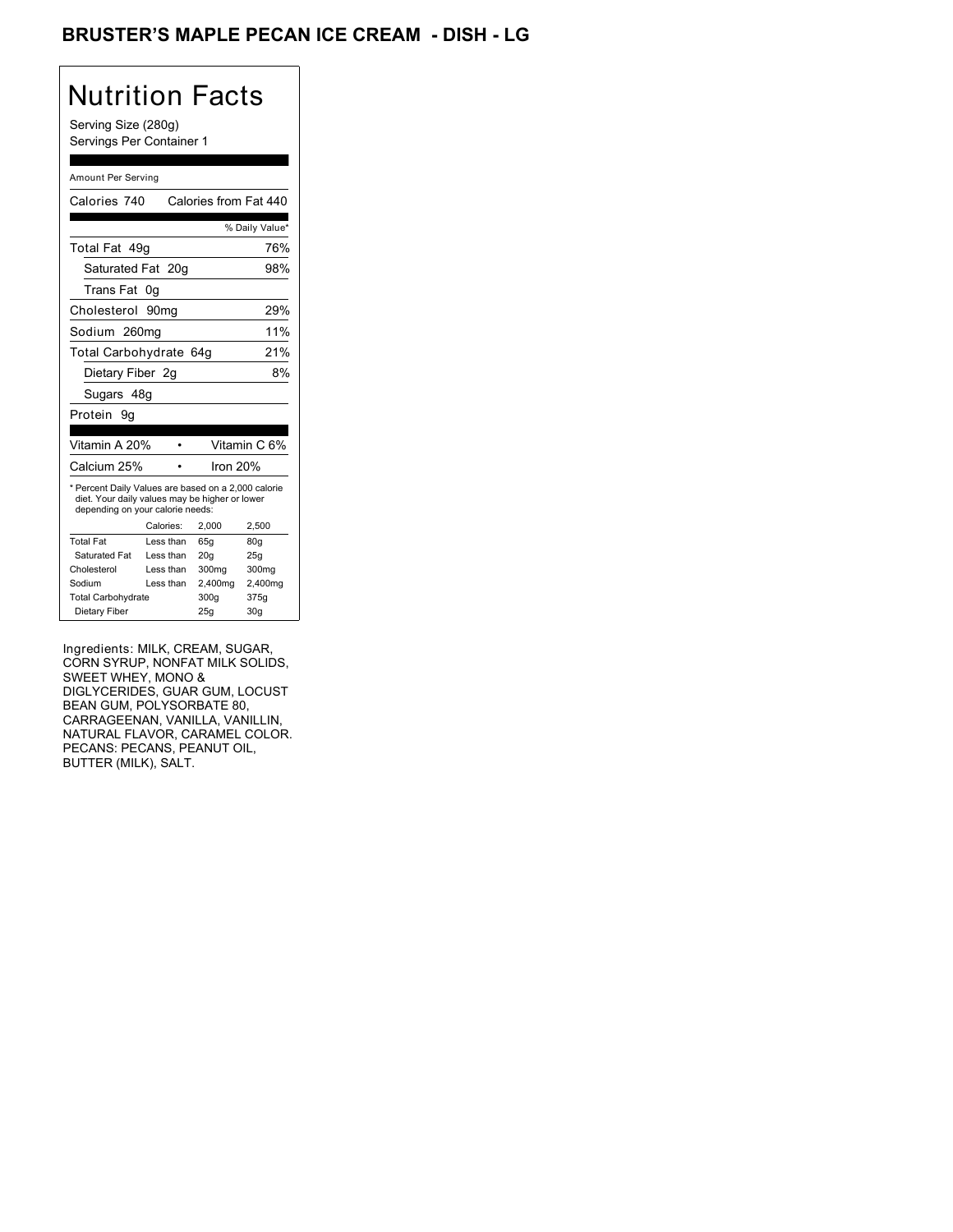### BRUSTER'S MAPLE PECAN ICE CREAM - SUGAR CONE - SM

# Nutrition Facts

Serving Size (153g) Servings Per Container 1

#### Amount Per Serving

| Calories 420                                                 | Calories from Fat 220 |
|--------------------------------------------------------------|-----------------------|
|                                                              | % Daily Value*        |
| Total Fat 25g                                                | 38%                   |
| Saturated Fat 10g                                            | 49%                   |
| Trans Fat 0q                                                 |                       |
| Cholesterol 45mg                                             | 15%                   |
| Sodium 150mg                                                 | 6%                    |
| Total Carbohydrate 44g                                       | 15%                   |
| Dietary Fiber <1g                                            | 4%                    |
| Sugars 27g                                                   |                       |
| Protein 5q                                                   |                       |
| Vitamin A 10%                                                | Vitamin C 2%          |
| Calcium 15%                                                  | Iron 10%              |
| * Percent Daily Values are based on a 2,000 calorie<br>diet. |                       |

Ingredients: MILK, CREAM, SUGAR, CORN SYRUP, NONFAT MILK SOLIDS, SWEET WHEY, MONO & DIGLYCERIDES, GUAR GUM, LOCUST BEAN GUM, POLYSORBATE 80, CARRAGEENAN, VANILLA, VANILLIN, NATURAL FLAVOR, CARAMEL COLOR. PECANS: PECANS, PEANUT OIL, BUTTER (MILK), SALT. SUGAR CONE: ENRICHED WHEAT FLOUR (ENRICHED WITH NIACIN, REDUCED IRON, THIAMIN MONONITRATE, RIBOFLAVIN, FOLIC ACID), TAPIOCA FLOUR, SUGAR, VEGETABLE SHORTENING (SOYBEAN AND/OR CANOLA OIL, MODIFIED PALM OIL, SOY LECITHIN, AND/OR PARTIALLY HYDROGENATED SOYBEAN OIL), OAT FIBER AND/OR VEGETABLE FIBER, SALT, CARAMEL COLOR, ARTIFICIAL FLAVOR, SOY LECITHIN.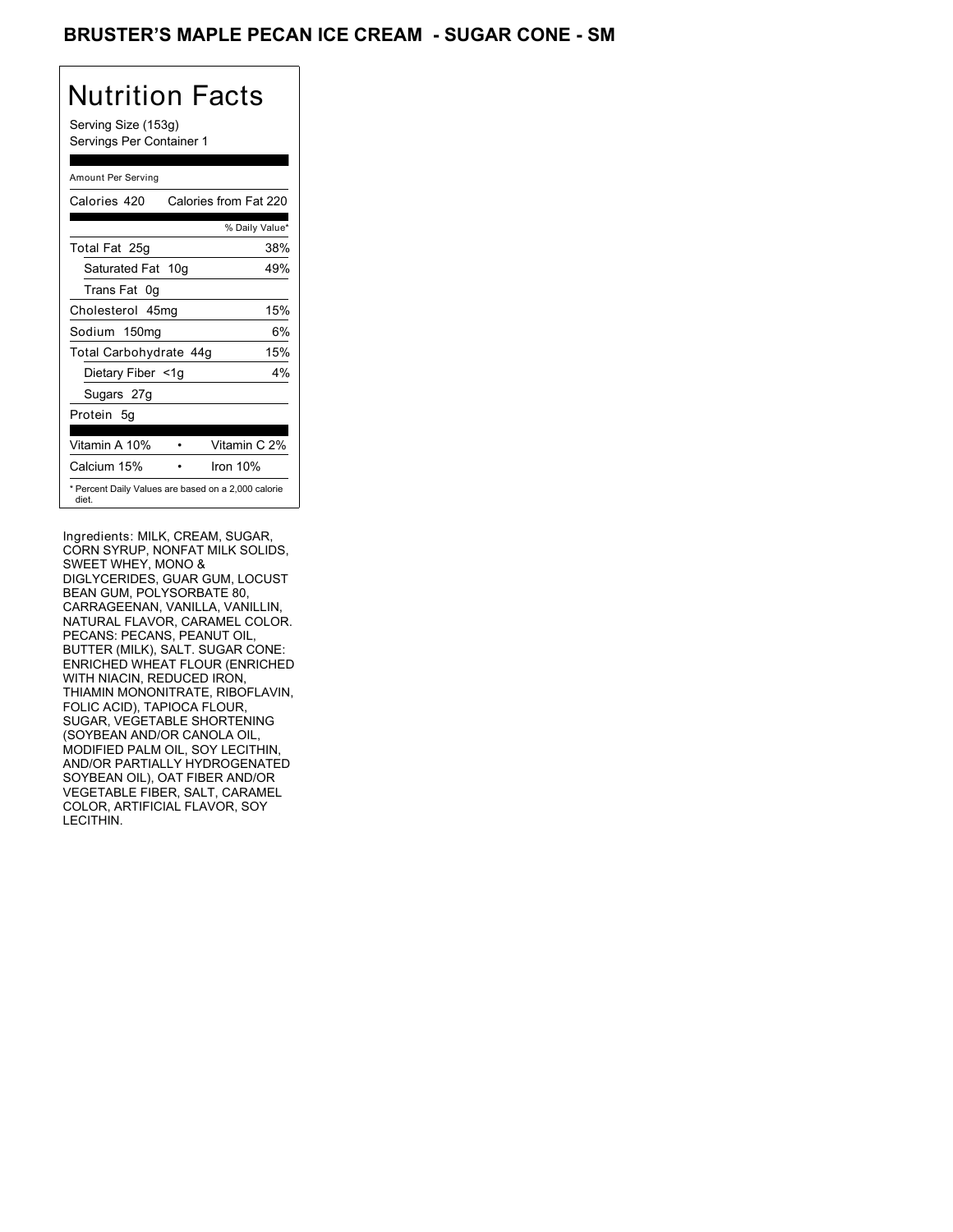### BRUSTER'S MAPLE PECAN ICE CREAM - SUGAR CONE - REG

## Nutrition Facts

Serving Size (223g) Servings Per Container 1

#### Amount Per Serving

| Calories 610                                                 | Calories from Fat 330 |
|--------------------------------------------------------------|-----------------------|
|                                                              | % Daily Value*        |
| Total Fat 37g                                                | 57%                   |
| Saturated Fat 15g                                            | 73%                   |
| Trans Fat 0q                                                 |                       |
| Cholesterol 65mg                                             | 22%                   |
| Sodium 220mg                                                 | 9%                    |
| Total Carbohydrate 60g                                       | 20%                   |
| Dietary Fiber 1g                                             | 6%                    |
| Sugars 39g                                                   |                       |
| Protein 8q                                                   |                       |
| Vitamin A 15%                                                | Vitamin C 4%          |
| Calcium 20%                                                  | Iron $15%$            |
| * Percent Daily Values are based on a 2,000 calorie<br>diet. |                       |

Ingredients: MILK, CREAM, SUGAR, CORN SYRUP, NONFAT MILK SOLIDS, SWEET WHEY, MONO & DIGLYCERIDES, GUAR GUM, LOCUST BEAN GUM, POLYSORBATE 80, CARRAGEENAN, VANILLA, VANILLIN, NATURAL FLAVOR, CARAMEL COLOR. PECANS: PECANS, PEANUT OIL, BUTTER (MILK), SALT. SUGAR CONE: ENRICHED WHEAT FLOUR (ENRICHED WITH NIACIN, REDUCED IRON, THIAMIN MONONITRATE, RIBOFLAVIN, FOLIC ACID), TAPIOCA FLOUR, SUGAR, VEGETABLE SHORTENING (SOYBEAN AND/OR CANOLA OIL, MODIFIED PALM OIL, SOY LECITHIN, AND/OR PARTIALLY HYDROGENATED SOYBEAN OIL), OAT FIBER AND/OR VEGETABLE FIBER, SALT, CARAMEL COLOR, ARTIFICIAL FLAVOR, SOY LECITHIN.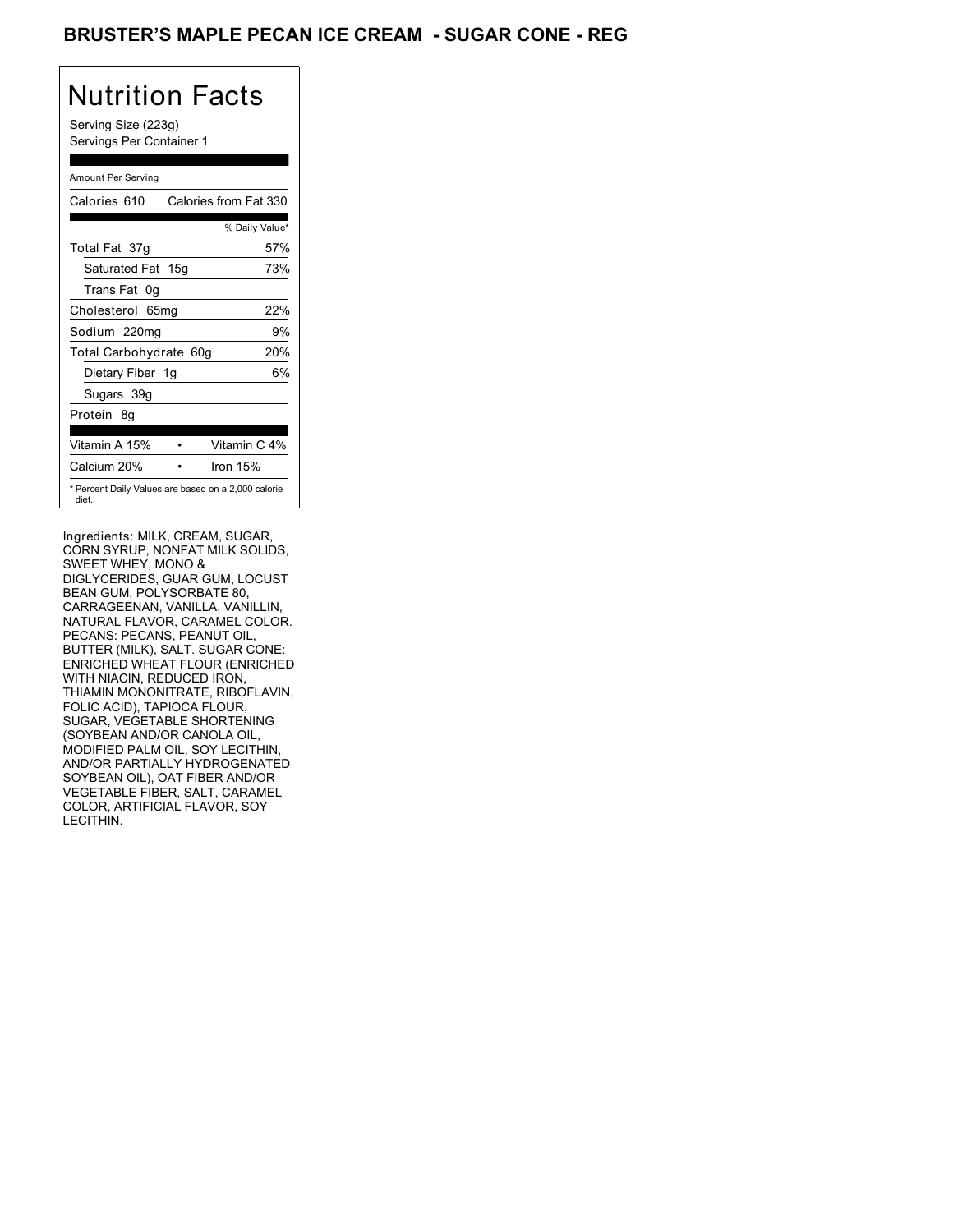### BRUSTER'S MAPLE PECAN ICE CREAM - SUGAR CONE - LG

## Nutrition Facts

Serving Size (293g) Servings Per Container 1

#### Amount Per Serving

| Calories 790                                                 | Calories from Fat 450 |
|--------------------------------------------------------------|-----------------------|
|                                                              | % Daily Value*        |
| Total Fat 49q                                                | 76%                   |
| Saturated Fat 20g                                            | 98%                   |
| Trans Fat 0q                                                 |                       |
| Cholesterol 90mg                                             | 29%                   |
| Sodium 280mg                                                 | 12%                   |
| Total Carbohydrate 76g                                       | 25%                   |
| Dietary Fiber 2g                                             | 8%                    |
| Sugars 51g                                                   |                       |
| Protein 10g                                                  |                       |
| Vitamin A 20%                                                | Vitamin C 6%          |
| Calcium 25%                                                  | Iron $20%$            |
| * Percent Daily Values are based on a 2,000 calorie<br>diet. |                       |

Ingredients: MILK, CREAM, SUGAR, CORN SYRUP, NONFAT MILK SOLIDS, SWEET WHEY, MONO & DIGLYCERIDES, GUAR GUM, LOCUST BEAN GUM, POLYSORBATE 80, CARRAGEENAN, VANILLA, VANILLIN, NATURAL FLAVOR, CARAMEL COLOR. PECANS: PECANS, PEANUT OIL, BUTTER (MILK), SALT. SUGAR CONE: ENRICHED WHEAT FLOUR (ENRICHED WITH NIACIN, REDUCED IRON, THIAMIN MONONITRATE, RIBOFLAVIN, FOLIC ACID), TAPIOCA FLOUR, SUGAR, VEGETABLE SHORTENING (SOYBEAN AND/OR CANOLA OIL, MODIFIED PALM OIL, SOY LECITHIN, AND/OR PARTIALLY HYDROGENATED SOYBEAN OIL), OAT FIBER AND/OR VEGETABLE FIBER, SALT, CARAMEL COLOR, ARTIFICIAL FLAVOR, SOY LECITHIN.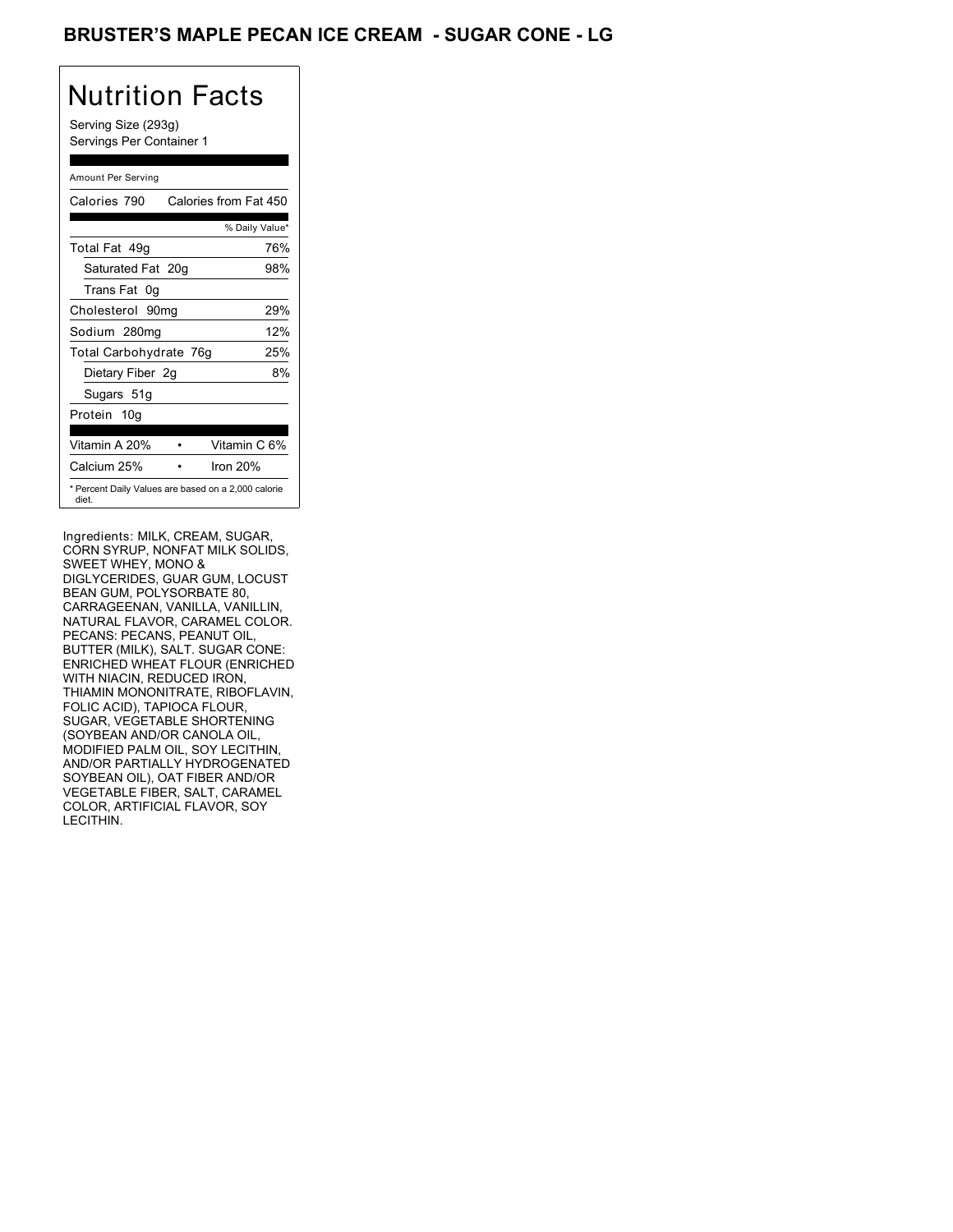### BRUSTER'S MAPLE PECAN ICE CREAM - CAKE CONE - SM

# Nutrition Facts

Serving Size (146g) Servings Per Container 1

#### Amount Per Serving

| Calories 390           | Calories from Fat 220                               |
|------------------------|-----------------------------------------------------|
|                        | % Daily Value*                                      |
| Total Fat 25g          | 38%                                                 |
| Saturated Fat 10g      | 49%                                                 |
| Trans Fat 0q           |                                                     |
| Cholesterol 45mg       | 15%                                                 |
| Sodium 140mg           | 6%                                                  |
| Total Carbohydrate 37g | 12%                                                 |
| Dietary Fiber <1g      | $4\%$                                               |
| Sugars 24g             |                                                     |
| Protein 5g             |                                                     |
| Vitamin A 10%          | Vitamin C 2%                                        |
| Calcium 15%            | Iron $10%$                                          |
| diet.                  | * Percent Daily Values are based on a 2,000 calorie |

Ingredients: MILK, CREAM, SUGAR, CORN SYRUP, NONFAT MILK SOLIDS, SWEET WHEY, MONO & DIGLYCERIDES, GUAR GUM, LOCUST BEAN GUM, POLYSORBATE 80, CARRAGEENAN, VANILLA, VANILLIN, NATURAL FLAVOR, CARAMEL COLOR. PECANS: PECANS, PEANUT OIL, BUTTER (MILK), SALT. CAKE CONE: ENRICHED WHEAT FLOUR (ENRICHED WITH NIACIN, REDUCED IRON, THIAMIN MONONITRATE, RIBOFLAVIN, FOLIC ACID), TAPIOCA FLOUR, SUGAR, VEGETABLE OIL SHORTENING (SOYBEAN AND/OR CANOLA OIL, MODIFIED PALM OIL, SOY LECITHIN, AND/OR PARTIALLY HYDROGENATED SOYBEAN OIL), LEAVENING (SODIUM BICARBONATE, AMMONIUM BICARBONATE), SALT, NATURAL FLAVOR, ANNATTO (VEGETABLE COLOR).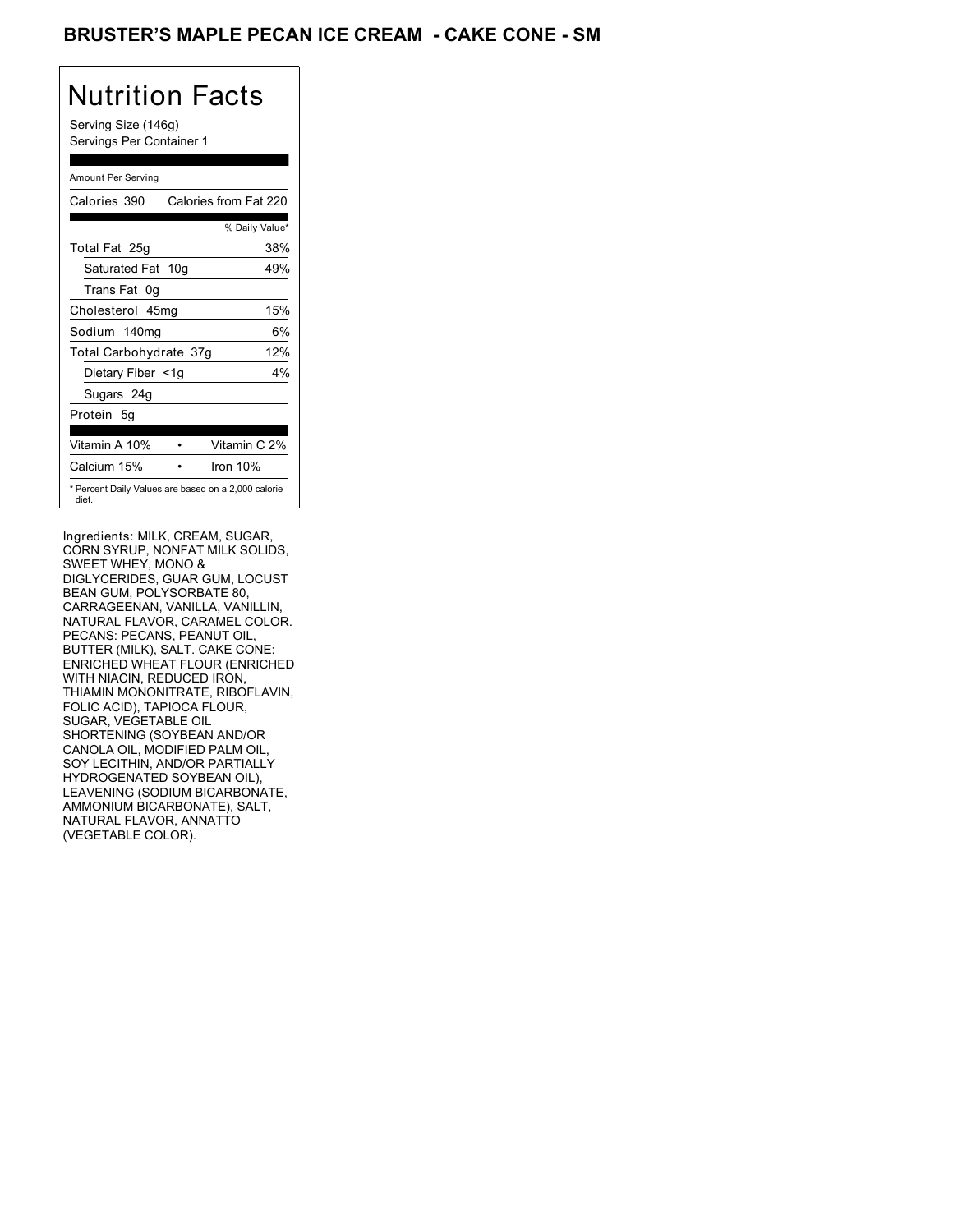### BRUSTER'S MAPLE PECAN ICE CREAM - CAKE CONE - REG

## Nutrition Facts

Serving Size (216g) Servings Per Container 1

#### Amount Per Serving

| Calories 580                                                 | Calories from Fat 330 |
|--------------------------------------------------------------|-----------------------|
|                                                              | % Daily Value*        |
| Total Fat 37g                                                | 57%                   |
| Saturated Fat 15g                                            | 73%                   |
| Trans Fat 0q                                                 |                       |
| Cholesterol 65mg                                             | 22%                   |
| Sodium 210mg                                                 | 9%                    |
| Total Carbohydrate 53g                                       | 18%                   |
| Dietary Fiber 1g                                             | 6%                    |
| Sugars 36g                                                   |                       |
| Protein 8q                                                   |                       |
| Vitamin A 15%                                                | Vitamin C 4%          |
| Calcium 20%                                                  | Iron 15%              |
| * Percent Daily Values are based on a 2,000 calorie<br>diet. |                       |

Ingredients: MILK, CREAM, SUGAR, CORN SYRUP, NONFAT MILK SOLIDS, SWEET WHEY, MONO & DIGLYCERIDES, GUAR GUM, LOCUST BEAN GUM, POLYSORBATE 80, CARRAGEENAN, VANILLA, VANILLIN, NATURAL FLAVOR, CARAMEL COLOR. PECANS: PECANS, PEANUT OIL, BUTTER (MILK), SALT. CAKE CONE: ENRICHED WHEAT FLOUR (ENRICHED WITH NIACIN, REDUCED IRON, THIAMIN MONONITRATE, RIBOFLAVIN, FOLIC ACID), TAPIOCA FLOUR, SUGAR, VEGETABLE OIL SHORTENING (SOYBEAN AND/OR CANOLA OIL, MODIFIED PALM OIL, SOY LECITHIN, AND/OR PARTIALLY HYDROGENATED SOYBEAN OIL), LEAVENING (SODIUM BICARBONATE, AMMONIUM BICARBONATE), SALT, NATURAL FLAVOR, ANNATTO (VEGETABLE COLOR).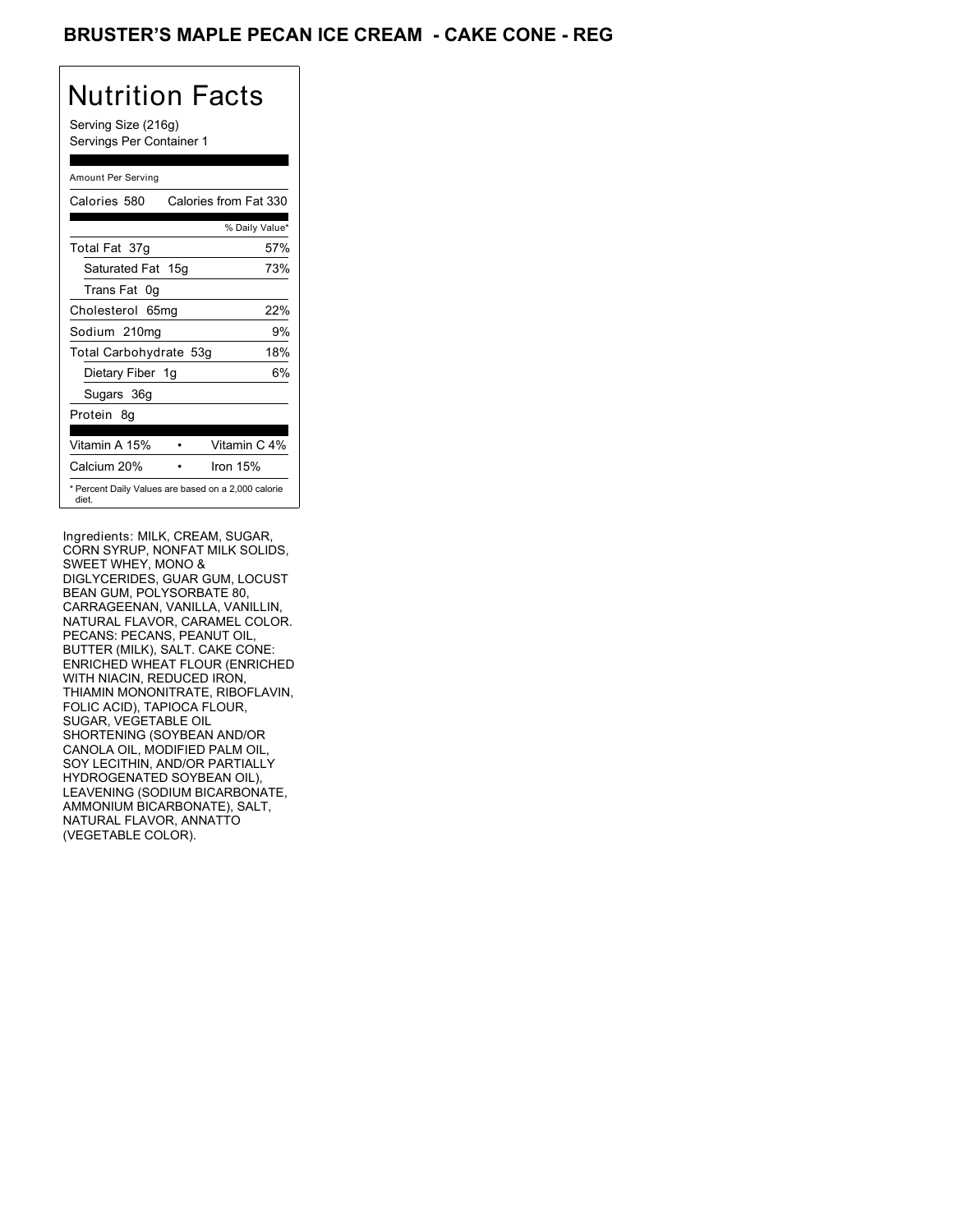### BRUSTER'S MAPLE PECAN ICE CREAM - CAKE CONE - LG

# Nutrition Facts

Serving Size (286g) Servings Per Container 1

#### Amount Per Serving

| Calories 760                                                 | Calories from Fat 440 |
|--------------------------------------------------------------|-----------------------|
|                                                              | % Daily Value*        |
| Total Fat 49q                                                | 76%                   |
| Saturated Fat 20g                                            | 98%                   |
| Trans Fat 0q                                                 |                       |
| Cholesterol 90mg                                             | 29%                   |
| Sodium 270mg                                                 | 11%                   |
| Total Carbohydrate 69g                                       | 23%                   |
| Dietary Fiber 2g                                             | 8%                    |
| Sugars 48g                                                   |                       |
| Protein 10g                                                  |                       |
| Vitamin A 20%                                                | Vitamin C 6%          |
| Calcium 25%                                                  | Iron $20%$            |
| * Percent Daily Values are based on a 2,000 calorie<br>diet. |                       |

Ingredients: MILK, CREAM, SUGAR, CORN SYRUP, NONFAT MILK SOLIDS, SWEET WHEY, MONO & DIGLYCERIDES, GUAR GUM, LOCUST BEAN GUM, POLYSORBATE 80, CARRAGEENAN, VANILLA, VANILLIN, NATURAL FLAVOR, CARAMEL COLOR. PECANS: PECANS, PEANUT OIL, BUTTER (MILK), SALT. CAKE CONE: ENRICHED WHEAT FLOUR (ENRICHED WITH NIACIN, REDUCED IRON, THIAMIN MONONITRATE, RIBOFLAVIN, FOLIC ACID), TAPIOCA FLOUR, SUGAR, VEGETABLE OIL SHORTENING (SOYBEAN AND/OR CANOLA OIL, MODIFIED PALM OIL, SOY LECITHIN, AND/OR PARTIALLY HYDROGENATED SOYBEAN OIL), LEAVENING (SODIUM BICARBONATE, AMMONIUM BICARBONATE), SALT, NATURAL FLAVOR, ANNATTO (VEGETABLE COLOR).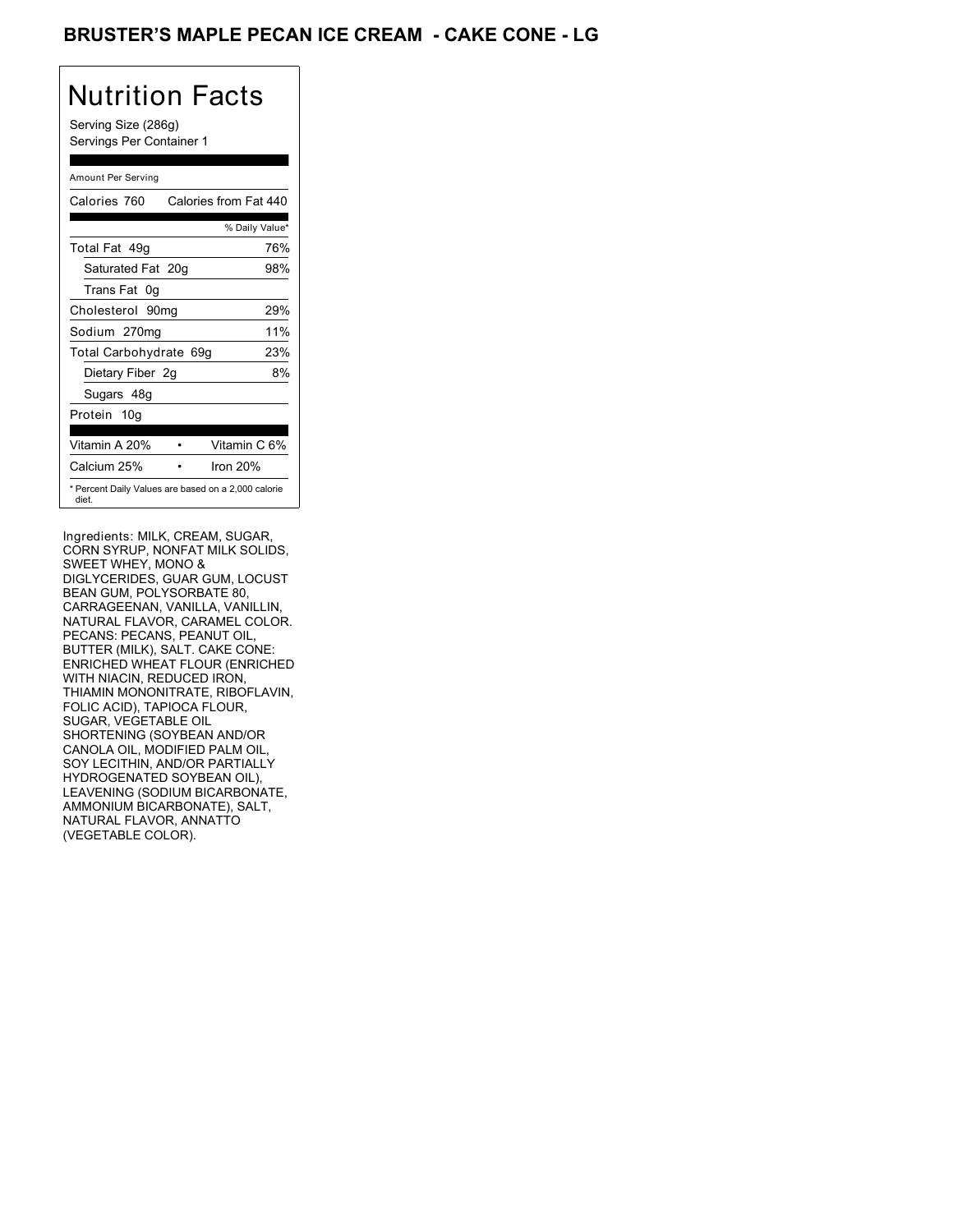### BRUSTER'S MAPLE PECAN ICE CREAM - WAFFLE CONE - SM

# Nutrition Facts

Serving Size (170g) Servings Per Container 1

#### Amount Per Serving

| Calories 490           | Calories from Fat 250                               |
|------------------------|-----------------------------------------------------|
|                        | % Daily Value*                                      |
| Total Fat 28g          | 43%                                                 |
| Saturated Fat 11g      | 53%                                                 |
| Trans Fat 0q           |                                                     |
| Cholesterol 50mg       | 17%                                                 |
| Sodium 130mg           | 5%                                                  |
| Total Carbohydrate 55g | 18%                                                 |
| Dietary Fiber <1g      | $4\%$                                               |
| Sugars 34g             |                                                     |
| Protein 6q             |                                                     |
| Vitamin A 10%          | Vitamin C 2%                                        |
| Calcium 15%            | Iron $10%$                                          |
| diet.                  | * Percent Daily Values are based on a 2,000 calorie |

Ingredients: MILK, CREAM, SUGAR, CORN SYRUP, NONFAT MILK SOLIDS, SWEET WHEY, MONO & DIGLYCERIDES, GUAR GUM, LOCUST BEAN GUM, POLYSORBATE 80, CARRAGEENAN, VANILLA, VANILLIN, NATURAL FLAVOR, CARAMEL COLOR. PECANS: PECANS, PEANUT OIL, BUTTER (MILK), SALT. WAFFLE CONE: ENRICHED BLEACHED WHEAT FLOUR (ENRICHED WITH NIACIN, REDUCED IRON, THIAMIN MONONITRATE, RIBOFLAVIN, FOLIC ACID), SUGAR, VEGETABLE SHORTENING (PARTIALLY HYDROGENATED SOYBEAN AND COTTONSEED OILS), WHOLE EGG, ARTIFICIAL FLAVOR (INCLUDING MALTODEXTRIN, MODIFIED CORNSTARCH, BUTTER, BUTTERMILK), DEXTROSE, SOY LECITHIN, ARTIFICIAL VANILLA FLAVOR.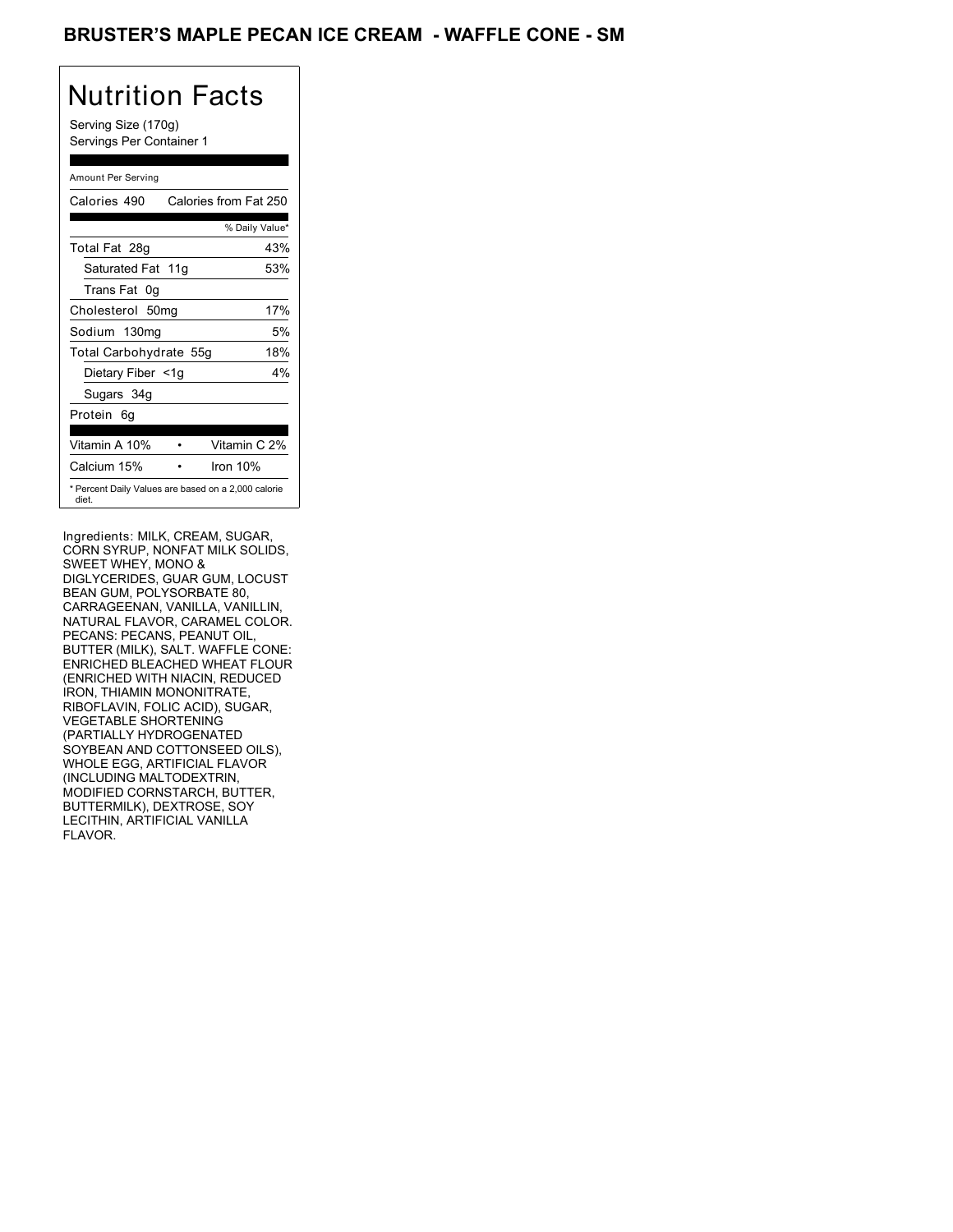### BRUSTER'S MAPLE PECAN ICE CREAM - WAFFLE CONE - REG

# Nutrition Facts

Serving Size (240g) Servings Per Container 1

#### Amount Per Serving

| Calories 680           | Calories from Fat 360                               |
|------------------------|-----------------------------------------------------|
|                        | % Daily Value*                                      |
| Total Fat 40g          | 62%                                                 |
| Saturated Fat 15g      | 77%                                                 |
| Trans Fat 0q           |                                                     |
| Cholesterol 75mg       | 25%                                                 |
| Sodium 200mg           | 8%                                                  |
| Total Carbohydrate 71g | 24%                                                 |
| Dietary Fiber 1g       | 6%                                                  |
| Sugars 46g             |                                                     |
| Protein 9q             |                                                     |
| Vitamin A 15%          | Vitamin C 4%                                        |
| Calcium 20%            | Iron $15%$                                          |
| diet.                  | * Percent Daily Values are based on a 2,000 calorie |

Ingredients: MILK, CREAM, SUGAR, CORN SYRUP, NONFAT MILK SOLIDS, SWEET WHEY, MONO & DIGLYCERIDES, GUAR GUM, LOCUST BEAN GUM, POLYSORBATE 80, CARRAGEENAN, VANILLA, VANILLIN, NATURAL FLAVOR, CARAMEL COLOR. PECANS: PECANS, PEANUT OIL, BUTTER (MILK), SALT. WAFFLE CONE: ENRICHED BLEACHED WHEAT FLOUR (ENRICHED WITH NIACIN, REDUCED IRON, THIAMIN MONONITRATE, RIBOFLAVIN, FOLIC ACID), SUGAR, VEGETABLE SHORTENING (PARTIALLY HYDROGENATED SOYBEAN AND COTTONSEED OILS), WHOLE EGG, ARTIFICIAL FLAVOR (INCLUDING MALTODEXTRIN, MODIFIED CORNSTARCH, BUTTER, BUTTERMILK), DEXTROSE, SOY LECITHIN, ARTIFICIAL VANILLA FLAVOR.